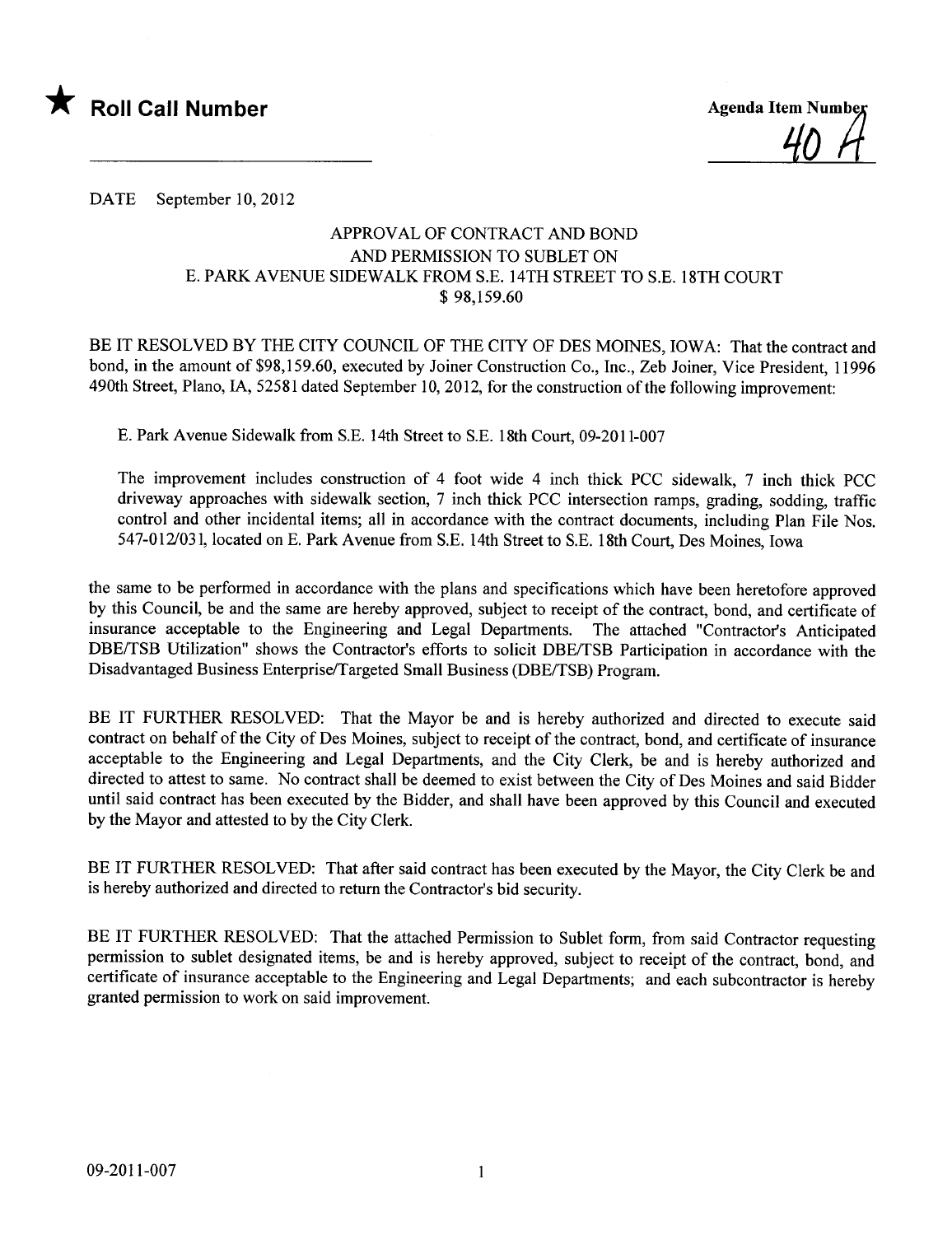

DATE September 10,2012

BE IT FURTHER RESOLVED: That the Des Moines Finance Director is hereby authorized to encumber this contract amount against the funds as identified below, and to acquire Builder's Risk Insurance, if appropriate, for the above referenced improvement.

| (City Council Communication Number | 12.484 | attached) |
|------------------------------------|--------|-----------|
|------------------------------------|--------|-----------|

Moved by to adopt.

FORM APPROVED

Kathleen Vanderpool Deputy City Attorney

~Funding Source: 2012-2013 CIP, Page Street - 29, Sidewalks - School and Priority Routes, STR081, G. O. Bonds

| <b>COUNCIL ACTION</b> | <b>YEAS</b> | <b>NAYS</b> | <b>PASS</b> | <b>ABSENT</b>   | I, Diane Rauh, City Clerk of said City Council, hereby     |
|-----------------------|-------------|-------------|-------------|-----------------|------------------------------------------------------------|
| <b>COWNIE</b>         |             |             |             |                 | certify that at a meeting of the City Council, held on the |
| <b>COLEMAN</b>        |             |             |             |                 | above date, among other proceedings the above was          |
| <b>GRIESS</b>         |             |             |             |                 | adopted.                                                   |
| <b>HENSLEY</b>        |             |             |             |                 |                                                            |
| <b>MAHAFFEY</b>       |             |             |             |                 | IN WITNESS WHEREOF, I have hereunto set my hand            |
| <b>MEYER</b>          |             |             |             |                 | and affixed my seal the day and year first above written.  |
| <b>MOORE</b>          |             |             |             |                 |                                                            |
| <b>TOTAL</b>          |             |             |             |                 |                                                            |
| <b>MOTION CARRIED</b> |             |             |             | <b>APPROVED</b> |                                                            |
|                       |             |             |             |                 |                                                            |
|                       |             |             |             | Mayor           |                                                            |
|                       |             |             |             |                 | City Clerk                                                 |